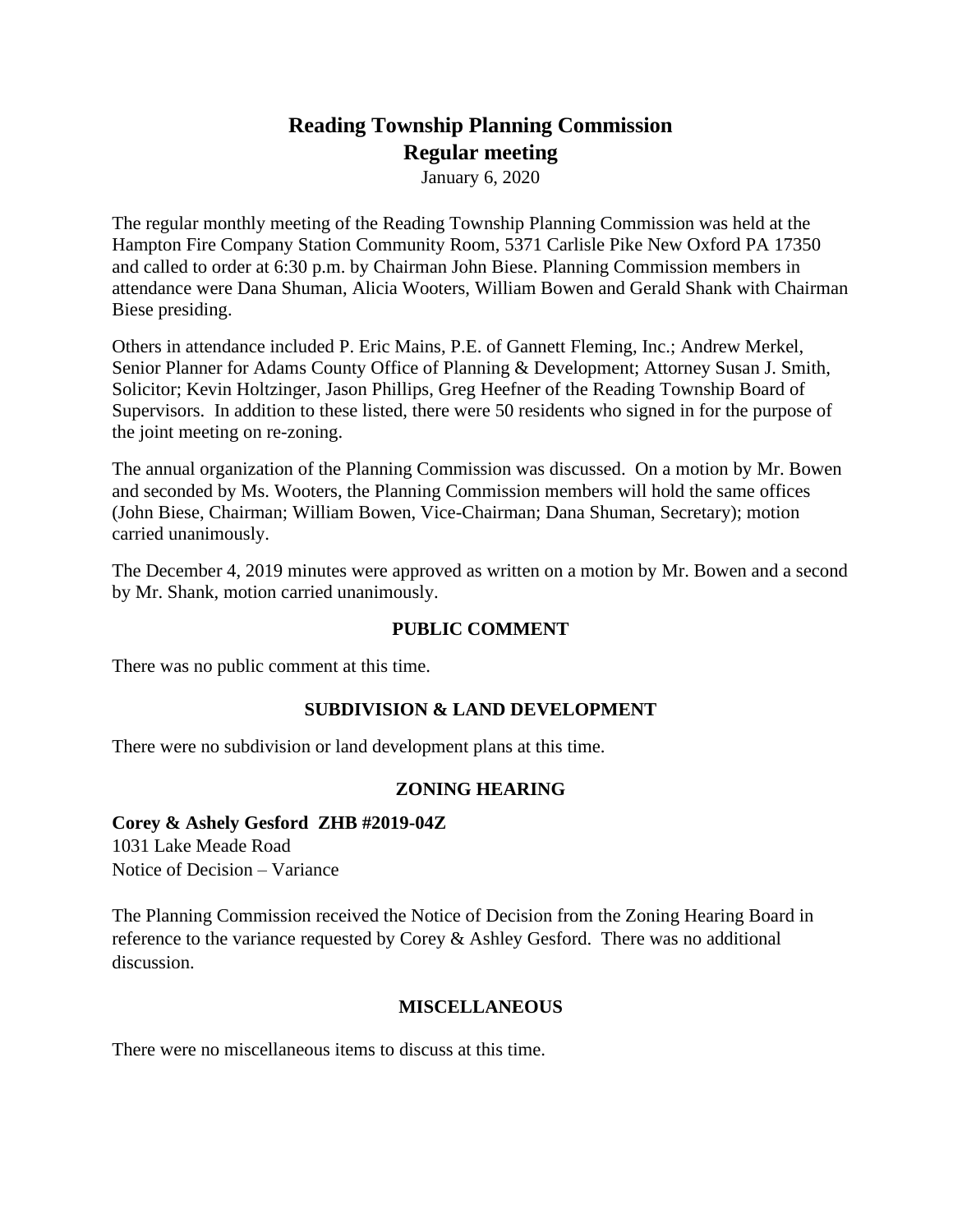### **PUBLIC COMMENT**

There was no public comment at this time.

#### **Board of Supervisors and Planning Commission Joint Session - Proposed Rezoning**

The special meeting of the Reading Township Board of Supervisors conducted as a Joint Meeting with the Planning Commission on the proposed ordinance to amend the Zoning Map (rezoning's) was held at the Hampton Fire Company and called to order at 6:32 pm. Kevin Holtzinger, Chairman, Vice-Chairman Greg Heefner and Jason Phillips were present.

Susan Smith, Solicitor, and Eric Mains, Township Engineer, also attended the joint meeting. In the absence of the Secretary, the Solicitor recorded the meeting and took notes for use in the preparation of the minutes.

Planning Commission Chair Biese made opening comments describing the Planning Commission's activities, (a copy of which is attached as part of the minutes) working group and the recommendation for 32 re-zonings and on the Holtzinger private request.

Andrew Merkel, ACOPD, reviewed the information discussed with the Planning Commission activities, including existing conditions, growth areas, undeveloped lands, and utility services; the seven existing zoning districts in the current Zoning Ordinance; and the proposed re-zonings by relevant group.

## **DIRECTLY AFFECTED PROPERTY OWNERS COMMENTS**

The Board and Planning Commission received comments on the proposed rezoning's from directly affected property owners:

Bony Dawood, Good Hope Ventures, PIN 36J07-0039-000 (Chesterfield) - Mr. Dawood supported the proposed rezoning to Commercial/Industrial, noting the physical limitations of the property described by Andrew Merkel.

Ryan Bingaman, PIN 36J07-0038A-000 – Mr. Bingaman expressed concern with the scope of commercial activity permitted by the proposed Commercial/Industrial zoning district on adjacent property.

Donna Nace, PIN 36J08-0037A-000 – Ms. Nace expressed concern with split-zoning her property and expressed a preference for single low-density (R2) zoning.

Malcolm Rudolph, PINs 36J08-0038-000 and 36J08-38E-000 – Mr. Rudolph questioned why the property was split zoned in the current Zoning Map and expressed a preference for a single zoning district.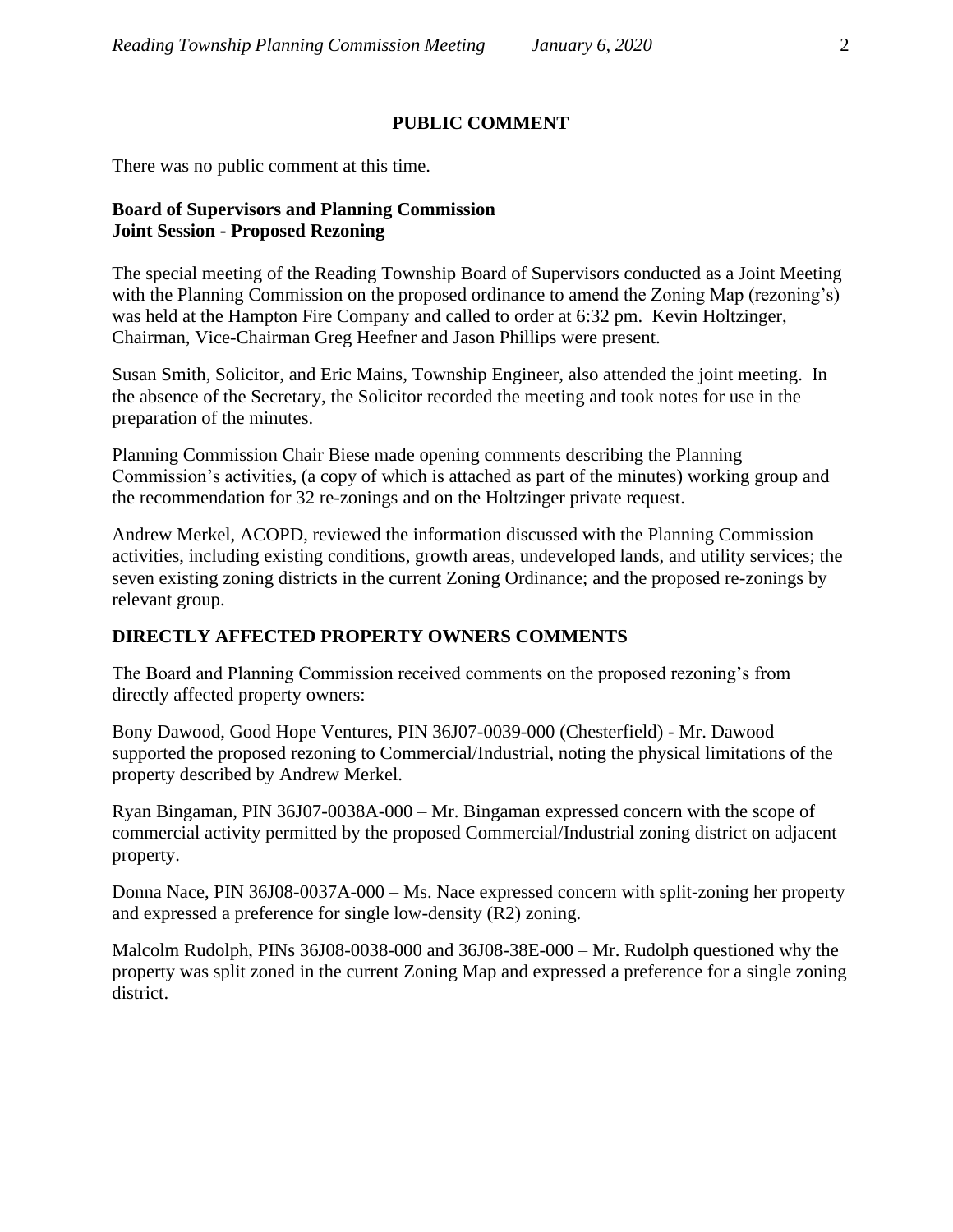Andrew Merkel, ACOPD, explained the historic listing of the order of the zoning districts in the current Zoning Map and Ordinance, the subject of the proposed amendment to the Zoning Ordinance.

Kevin Holtzinger, speaking for Roy Holtzinger, PIN 36K07-0023-000 – expressed support for the proposed rezoning as long as current use of the property would be grandfathered.

Harold Ruppert, PIN 36K07-0032B-000 – opposed to rezoning and expressed concern with increase in taxes as result of rezoning.

Planning Commission Chair Biese noted the Commission's concern with spot zoning if the Ruppert property is not rezoned like the neighboring properties.

Robert Fletcher, PIN 36L07-0002-000 – supported rezoning.

Kevin Holtzinger, PIN 36J07-0024-000 – indicated rescission of C/I private request and submission of R-2 rezoning. Read letter from Gail Bixler, owner of 35 Holly Court, indicating support for alternative request for residential rezoning.

Kevin Holtzinger, PIN 36J07-0023B-000 – noted shortage of commercial property in the Township at  $\frac{3}{4}$  of 1% and designation in Comprehensive Plan as growth area, and stated interest in storage units.

## **PUBLIC COMMENTS**

Gary Myers, 2441 E. Berlin Road, opposed commercial rezoning of the Holtzinger property.

Ron Beck, 1180 N. Browns Dam Drive, stated there is no need for commercial rezoning.

Monica Scriver, 759 Gooseville Road, commented on current approved developments and concern about the class of person residing in non-single-family developments.

Robby Sebright, 1614 Germany Road, opposed commercial rezoning and referenced a petition submitted to the Township.

Paul Beadle, 40 Long Street, indicated he had moved to the Township for its "ruralness," applauded the rescission of the private request for commercial/industrial rezoning's, and expressed concern re neighbor impacts.

Monica Scriver, 759 Gooseville Road, inquired about the rezoning process and inquired about the number of homes that might be constructed under a private request for moderate residential. Solicitor Smith indicated that "substantial changes" are a recognized part of the consideration of an amendment to a zoning map. Andrew Merkel indicated that the moderate residential zoning district would allow 100-150 homes. Ms. Scriver expressed concern with dangerous roads.

Roger Bitler, 70 Peepytown Road, questioned additional residential rezoning's before approved developments have been built out.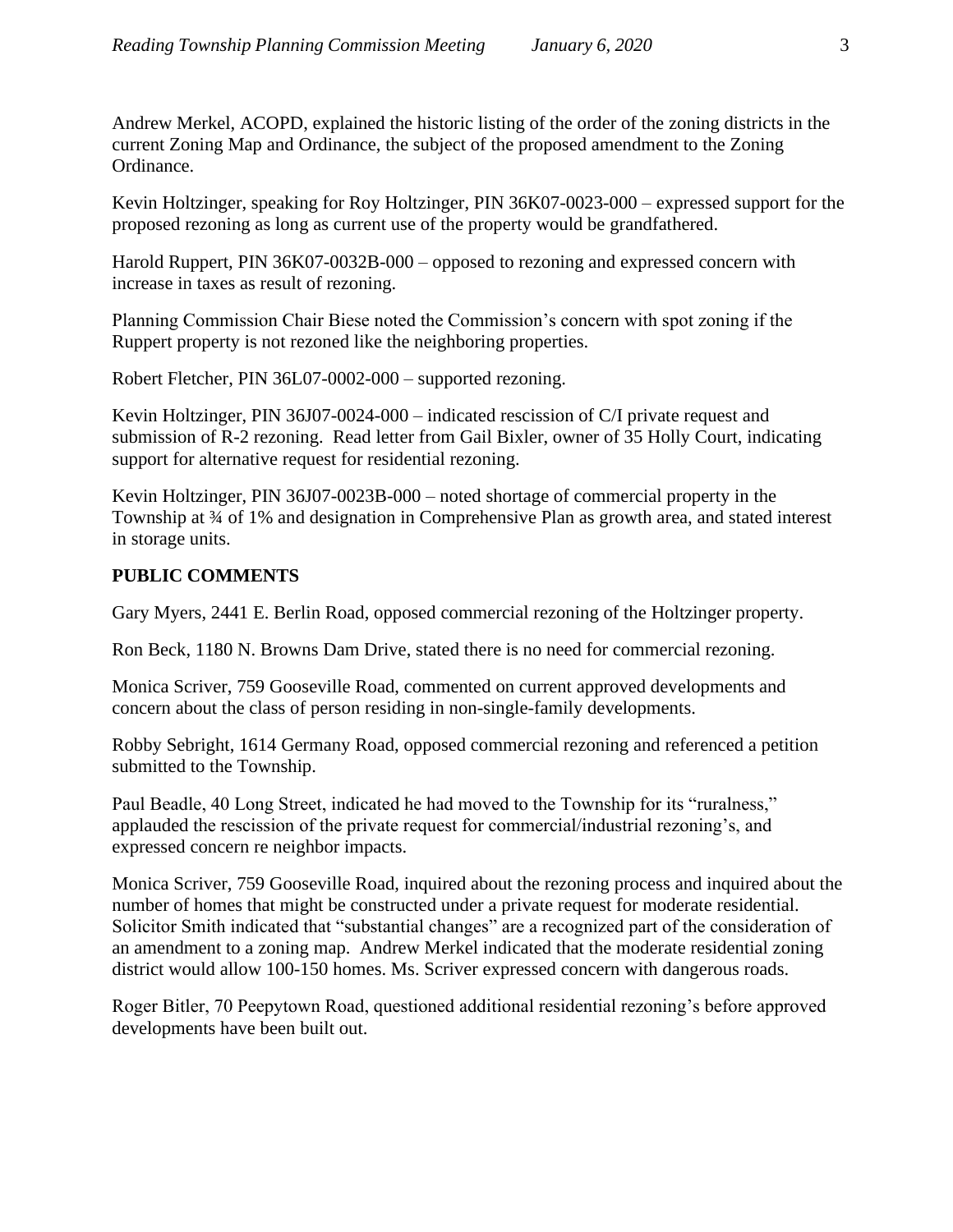Harold Ruppert, 2735 East Berlin Road, expressed concerns with school district expansion and water and sewer services extensions, and related increase in taxes.

Chairman Biese stated a working group meeting was needed.

Mike Gephart expresses opposition to additional residential zoning and inquired about the process.

Solicitor Smith noted that the Board had 60 days to act on the notice proposed rezoning ordinance.

Commissioner Wooter inquired if the Board could take action on some of the proposed rezoning's; Solicitor Smith answered in the affirmative.

Lee Miller, 5338 Carlisle Pike expressed concerns with uses in the Commercial/Industrial zone.

The Board and Planning Commission agreed on a public joint working meeting on Thursday, January 16 at 6:30 p.m.

## **BOARD OF SUPERVISORS ONLY PORTION OF MEETING**

Chairman Holtzinger announced an opening for an alternate member of the Zoning Hearing Board and an opening on the Vacancy Board.

Chairman Holtzinger announced a proposal discussed at the annual organization meeting to change the Township office hours to 10 hours (7:00 a.m. to 5:00 pm) on Monday through Thursday and  $12:00 - 4:00$  on Friday.

Chairman Holtzinger announced the intent to hold the Board's regular meeting on January 20, 2020 at the fire hall.

## **Adjournment**

There being no further business, the meeting adjourned at 8:45 p.m. on a motion by Supervisor Phillips, seconded by Supervisor Heefner; motion carried unanimously.

The Board entered into executive session at 9:00 p.m. to discuss personnel (union) matters.

Respectfully submitted,

Kimberly Beard

Secretary/Treasurer

Garry Wilt

Administrative Assistant